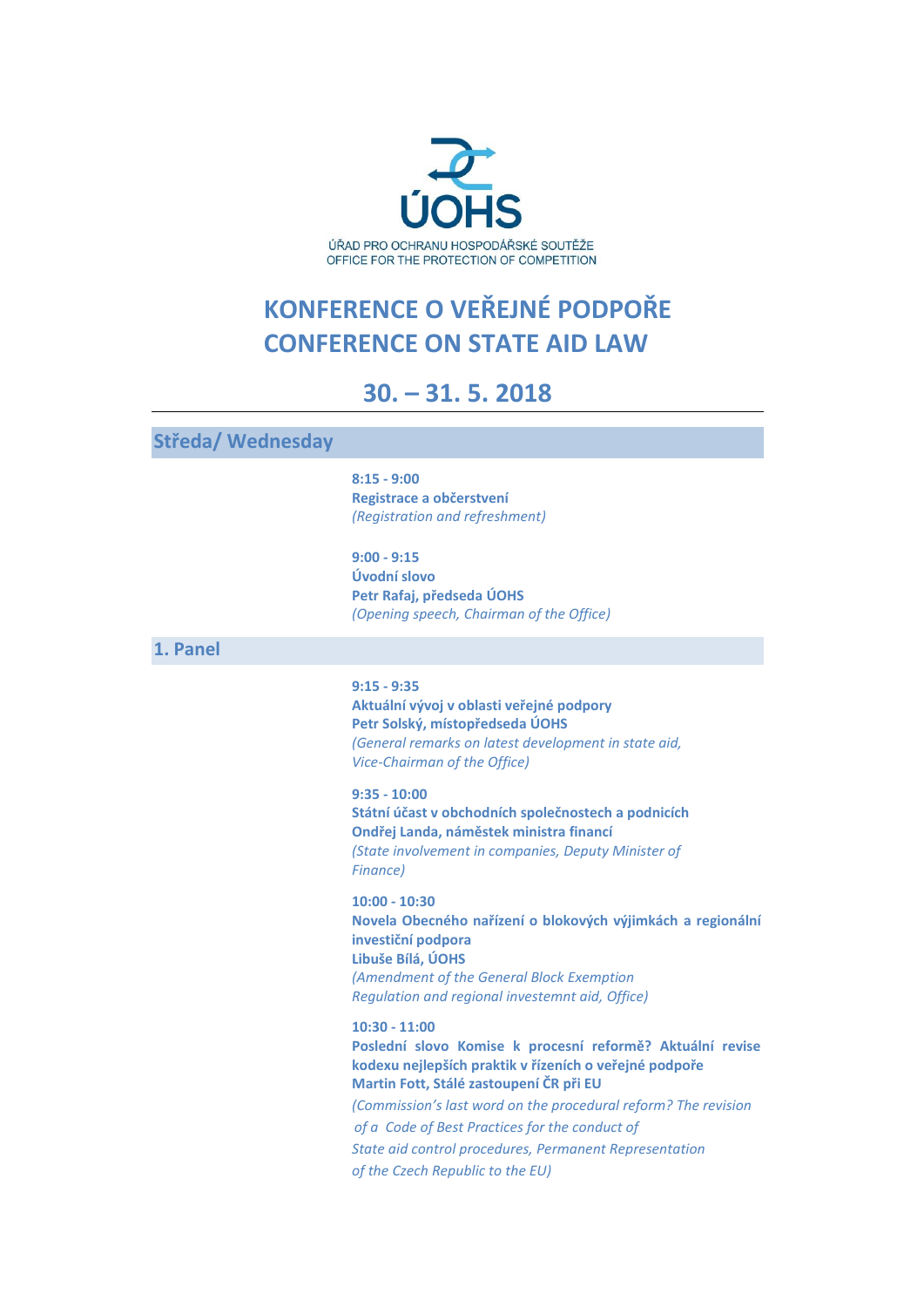

#### **11:00 - 11:15 Coffee break**

| 2. Panel | Výzkum, vývoj, inovace/ Research, Development,<br><b>Innovation</b>                                                                                                                                                                                                            |
|----------|--------------------------------------------------------------------------------------------------------------------------------------------------------------------------------------------------------------------------------------------------------------------------------|
|          | $11:15 - 11:45$<br>Transfer znalostí, výzkumné organizace a vzdělávání na VŠ<br>Bernhard von Wendland, Evropská komise<br>(Knowledge transfer, research organisations and university<br>education, European Commission - DG Competition)                                       |
|          | $11:45 - 12:15$<br>Výzkumné organizace a jejich financování<br>Sibylle Summer, Federální ministerstvo pro digitální a<br>hospodářské záležitosti, Rakousko<br>(Research organisations and their funding, Federal Ministry for<br><b>Digital and Economic Affairs, Austria)</b> |
|          | $12:15 - 12:45$<br>Podpora VaVal z pohledu poskytovatele podpory<br>Martin Bunček, Technologická agentura ČR<br>(R&D&I aid from the provider's point of view,<br><b>Technology Agency of the Czech Republic)</b>                                                               |
|          | $12:45 - 13:15$<br>Vybrané otázky k podpoře VaVal<br>Milan Bumbálek, Ministerstvo školství, mládeže a tělovýchovy<br>(Selected issues on the R&D&I aid; Ministry of Education, Youth<br>and Sports of the Czech Republic)                                                      |
|          | $13:15 - 14:00$<br><b>Oběd</b><br>(Lunch break)                                                                                                                                                                                                                                |
| 3. Panel |                                                                                                                                                                                                                                                                                |
|          | $14:00 - 14:30$<br>Rozhodovací praxe Evropské komise a soudních orgánů EU<br>Michael Kincl, Nejvyšší soud ČR<br>(Recent case law developments, Supreme Court of the Czech<br>Republic)                                                                                         |
|          | $14:30 - 15:00$<br>Rozhodnutí EK ve věci Česká pošta<br>Petr Kadlec, AK HAVEL & PARTNERS / Attorneys-at-law HAVEL<br><b>&amp; PARTNERS</b><br>(Czech Post EC's decisions, Havel & Partners Law Firm)                                                                           |
|          | $15:00 - 15:30$<br>Příloha I SFEU a její dopad na veřejnou podporu<br>Martina Břešťovská, Ministerstvo zemědělství<br>(Annex I to the TFEU and its impact on state aid, Ministry of                                                                                            |

*Agriculture of the Czech Republic)*